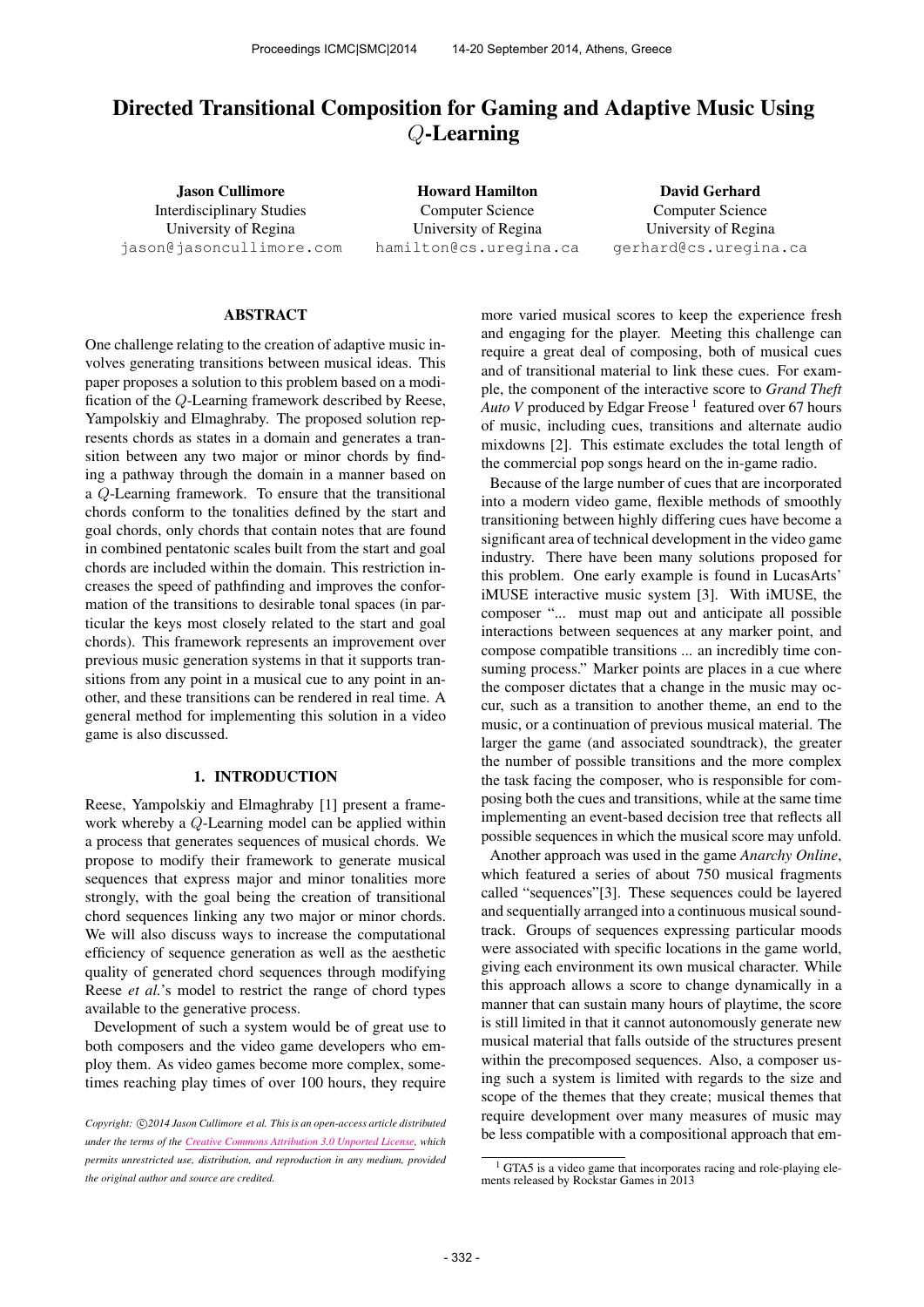phasizes short, interconnecting musical ideas.

The system we propose in this paper avoids such precomposed elements within transitional material. Instead, we adapt Reese *et al.*'s Q-Learning framework to generate transitions between cues automatically and at any point within the cues. The system also generates transitions that inhabit the same tonal space as the chords which form the start and end point of the transition. Such a system would be of great use to a composer of nonlinear, adaptive music, whether in video game scoring applications or the creation of more aesthetically focussed artworks, since it allows for the efficient and interactive generation of transitional material. Dynamically generated transitional music that is capable of reacting to changing elements within a game state (*e.g.* player actions, shifts in environmental attributes, and changes in the desired emotional state for the player at a given point in the gameplay) can be guided both by the composer during the game's development and by the game engine dynamically at run time. As a result, dynamic musical transitions can increase the flexibility with which the game engine can instantiate musical cues, since, theoretically, such a system would be able to transition from any cue (expressing one emotion) to any other cue (potentially evoking a highly contrasting emotion). The composer could then focus on writing expressive cues, knowing that these cues can be smoothly transitioned between in a manner that allows the music to closely follow the action in the game.

The remainder of this paper is organized as follows. First, A machine-learning algorithm known as Q*-Learning* will be presented. Next, a specific application of Q-Learning to chord generation will be discussed, and finally, a set of improvements and modifications will be proposed to the existing Q-Learning chord sequence generation method designed to allow it to operate in real time and generate appropriate, interesting, non-repeating transitional sequences starting at any chord in the original musical sequence.

### 2. Q-LEARNING

The Q-Learning model was first developed by Watkins [4] and refined by Watkins and Dayan [5]. Poole and Mackworth [6] present a useful description of the model.

In this model there is a *domain* which can be configured with different attributes at different times. Each configuration of the domain constitutes a *state*, which is a member of the total set of states that the domain can embody. At any given time, an *agent* is located at one of these states, and may traverse from one state to another within the domain by executing an *action*. Allowable actions for any given state are defined by a set of rules that are devised by the programmer. Figure 1 shows an example  $2$  of a simple sixstate domain. The agent begins in state S0 (the start state) and is tasked with finding the optimal route from S0 to S5 (the goal state). The allowable actions from each state have been defined by the designer and are shown by the arrows in the figure.



Figure 1. A hypothetical domain consisting of six states

Each action that the agent can take from a particular state can be represented as a pairing of a state and an action. It is possible to represent all pairs of state and action on a two dimensional matrix with the rows representing the origin states and the columns representing actions taken from an origin state that each lead to a specific, unique destination state. There are two such matrices used in the Q-Learning process:

- The *reward matrix* (R) contains fixed values that indicate the desirability of an action taken from a given state;
- The *Q matrix* records the cumulative reward values generated as the agent traverses the domain. These values are updated every time the agent executes a particular action from a particular state.

Table 1 shows a reward matrix and Table 2 shows a Q matrix for the domain in Fig. 1. Note that each state in both matrices is associated with several possible actions (based on a rule set defined by the programmer). In the case of the reward matrix, the empty cells indicate that the corresponding action is not permissible (*i.e.* there is no arrow that connects the two relevant states). All permissible actions have a reward value of zero, except the two transitions to the goal state, which each earn a reward of 100. In the Q matrix, all values may initially be zero, indicating that no learning has yet occurred. These values will become nonzero as the agent repeatedly moves through the domain and is rewarded (note that the initial  $Q$  matrix could also be populated with random values). As in the case of the reward matrix, non-allowed actions are excluded from the Q matrix in Table 2.

| R                                      | A <sub>0</sub> | A <sub>1</sub> | A2 | A <sub>3</sub> | A4 | A5  |
|----------------------------------------|----------------|----------------|----|----------------|----|-----|
|                                        |                | 0              |    |                |    |     |
|                                        | 0              |                | 0  |                |    |     |
| SO<br>S1<br>S2<br>S3<br>S3<br>S4<br>S5 |                | 0              |    |                |    | 100 |
|                                        | 0              |                |    |                | 0  |     |
|                                        |                | 0              |    |                |    | 100 |
|                                        |                |                | 0  |                |    |     |

Table 1. A reward matrix for the domain in Fig. 1.

In the Q-Learning model, the agent begins in the start state (in this case state S0) and traverses the domain by executing allowable actions for whatever state the agent currently occupies. Each action within the domain is an event which results in an update to the value of  $Q(s, a)$ , based upon the current reward value listed in the reward

<sup>2</sup> Figure 1 and the associated example are adapted from [www.acm.uiuc.edu/sigart/docs/QLearning.pdf](http://www.acm.uiuc.edu/sigart/docs/QLearning.pdf)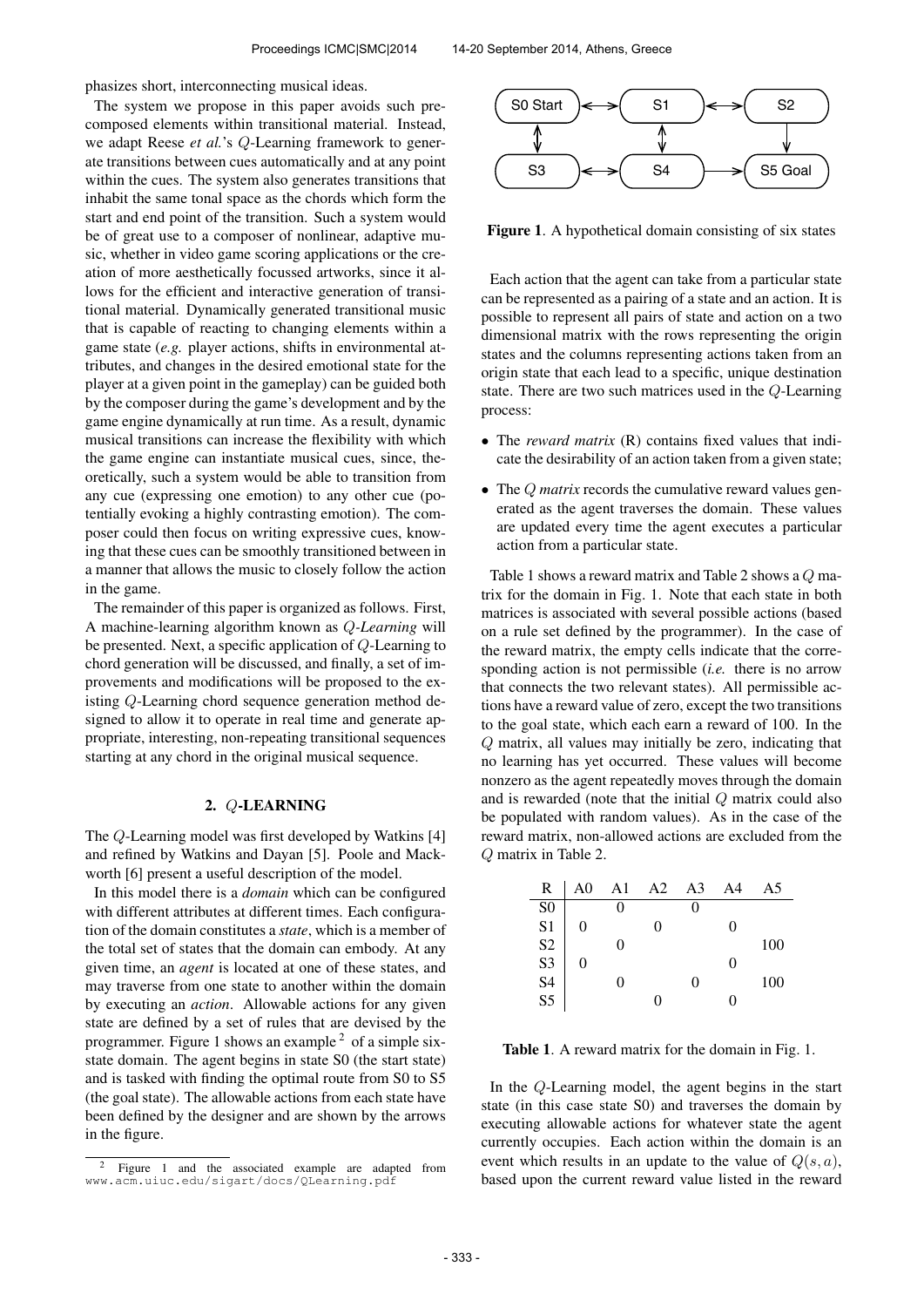

**Table 2.** An initial  $Q$  matrix for the domain in Fig. 1

table, plus an additional value proportional to the Q matrix value of the most desirable future action available from the destination state. These values serve to differentially reward pathways based upon the desirability of particular state/action combinations. When an agent executes an action, the corresponding Q matrix value is updated. Higher values reinforce use of an action and lower values reduce its desirability.

In our example, the result of these repeated updates to the values in the Q matrix is that the rewards associated with actions that lead into the goal state are propagated back through the Q matrix. As such, state/action pairs that lead into the goal state also develop higher Q values, and state/action pairs that lead to states with higher Q values also themselves develop increased Q values. Ultimately, a path of relatively high Q values forms between the start state and the goal state. This path can be iteratively reinforced until the algorithm approaches convergence.

Entries in the Q matrix are updated using the following process: Given an action a from a state s with a reward  $R(a, s)$ , causing a change to state s' with available actions  $a'$ , the new value for the  $Q(s, a)$  is calculated according to the formula [1]:

$$
Q(s, a) \leftarrow (1-\alpha)Q(s, a) + \alpha \left( R(s, a) + \gamma \max_{a'} Q(s', a') \right)
$$
\n(1)

where  $(0 < \alpha \leq 1)$  represents the learning rate (the degree to which new information overrides the current  $Q(s, a)$ value), and  $(0 \le \gamma < 1)$  is the the discount factor, (the degree to which the agent values future rewards).

For each cycle of the Q-Learning algorithm, the agent:

- 1. Identifies the actions available in the current state;
- 2. Selects one at random to execute;
- 3. Calculates the total reward for executing this action  $(as in Eq. 1); and$
- 4. Updates the  $Q(s, a)$  value for the original state and action taken.

The agent then executes this algorithm again with the destination state as the new starting point, continuing in this manner until the agent reaches the terminal state, completing a learning *episode*. Further episodes are executed and the Q matrix is iteratively updated until the matrix converges upon an optimal solution for traversing the states in the domain, known as an *optimal policy*. As this happens, each state/action pair will then approach an optimal

Q value  $Q^*(s, a)$ . Full convergence theoretically requires an infinite number of episodes, but an approximation of  $Q<sup>*</sup>(s, a)$  can be achieved for a given domain by iterating a large enough number of episodes. The number of episodes required for convergence varies significantly from domain to domain, based largely on its size and the nature of the connections between states.

# 3. Q-LEARNING AND CHORD SEQUENCE **GENERATION**

In order to generate chord sequences, Reese *et al.* apply the Q-Learning model to an  $n$ -dimensional domain composed of a number of states, each of which represents a distinct chord of  $n$  pitches from the chromatic (12-note) musical scale  $3$ . Each state in the domain is equivalent to one chord. The space is toroidal, in that motion in a given direction loops the pitch classes in a manner similar to the circle of fifths (Krumhansl [7] provides a helpful description of chord relations), and chords representing all possible combinations of  $n$  pitch classes may be situated in the n-dimensional space.

An example of a two-dimensional representation of a domain containing all possible two-note interval combinations is provided by Tymoczko [8] and reproduced in Fig. 2. Motion along the horizontal axis reflects transposition and movement in the vertical axis increases or decreases the interval size. Reese *et al.* define each chord in the grid produced by Tymoczko as a state, and an agent, starting at one of the chords, can create sequences of chords by performing actions (*i.e.* moving from state to state). Thus the agent's traversal of this domain can be represented as a sequence of two-note musical harmonies. In Fig. 2, arrows indicate one possible pathway through the domain; the chord sequence thus generated is notated in Fig. 3.



Figure 3. A chord sequence resulting from the harmonic domain traversal shown in Fig. 2

Reese *et al.*'s Q-learning implementation for chord transition composition defines an action as a vector  $v_{ij}$  representing the direction and speed of the agent as it moves from one chord state to another chord state. This vector is a representation of the combined motion  $P(v_{ij}) =$  $P(v_i)P(v_j)$  of each note in the chord in the pitch space, where  $v_i$  describes the direction, and  $v_i$  the amount, of movement for each note in a chord transition. If a start position and end position are then defined for the agent in the domain, and the system is allowed to iterate, the result is a tonal chord transition from one state to another. Reese *et*

<sup>&</sup>lt;sup>3</sup> Although this discussion assumes 12-tone equal tempered pitch classes, this technique could easily be extended to microtonal domains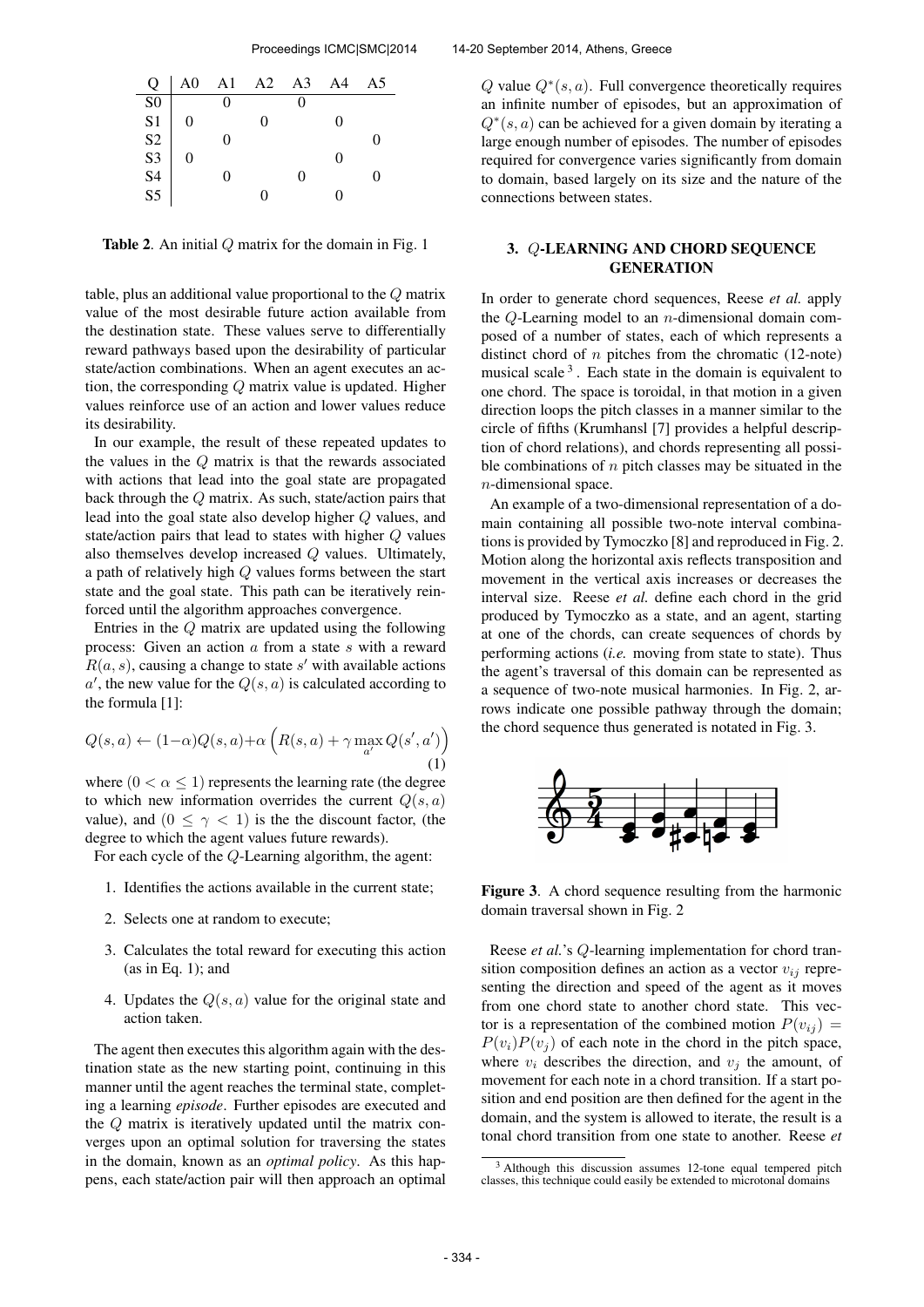

Figure 2. A 2-dimensional harmonic domain (after [1]) showing a path traversal that could be used to generate the sequence in Fig 3.

*al.* indicate (and admit) that although pathways thus established represent a sequence of chords, they do not necessarily lead to a musically pleasing result. Biasing of the reward matrix is required, and Reese *et al.* performed this biasing using subjective, hand-tuned, trial-and-error reward values.

Reese *et al.*'s Q-learning implementation can generate sequences of chords that transition between any two userdefined chords, and their output (sequences of chords with defined beginning and end chords) demonstrates a tendency to include chords that express a particular tonality. For example, in one generated chord sequence, they observe the consistent appearance of the pitch C in the tenor voice of chord series (where  $n=4$ ) that begins on a C-Major chord, showing evidence that their system chooses chords based in part on their conformance with a desired tonal centre. The disadvantages of their approach can include excessive chromaticism (use of non-scale notes) in generated chord sequences that reduce the subjective impression of a particular tonality (major or minor), and the relative reduction of efficiency of their algorithm resulting from the wide range of states and transitionary actions that must be accounted for within their domains.

## 4. NEW APPROACHES TO REAL-TIME SEQUENCE GENERATION

This paper proposes three specific improvements to Reese *et al.*'s model of Q-learning for chord sequence generation:

1. To increase the efficiency of the Q-Learning process by reducing the number of chord states in a domain;

- 2. To generate more aesthetically pleasing chord sequences by selectively excluding chord states that diverge from the tonal space defined by the start chord or goal chord within a domain;
- 3. To initiate generation of transitional chord sequences prior to approaching convergence, creating greater variation in generated chord sequences while retaining their tendency to conform with desired tonal qualities.

The intent of developing the system presented in this paper is to refine Reese *et al.*s model by reducing the range of the chord space, allowing the elimination of chord choices that depart too extremely from the tonality defined by the start and goal chords. When a composer creates music, they are generally aware that certain pitches and intervals are more common and useful in a given key than others, particularly when attempting to achieve specific aesthetic goals. Despite biasing the reward matrix with values that strongly promote major (and to a lesser degree, minor) chords, Reese *et al.*'s generated chord sequences still can exhibit a high degree of chromaticism, since all possible chords may be represented as states in their implementation of the framework. A composer writing in a traditional idiom such as classical or traditionally-influenced cinematic film music knows that there are certain chords that are much less commonly seen in a particular style of music (generally producing aesthetically unsatisfying or unpredictable results) and can be ignored for reasons of practicality in many circumstances.

For the interested reader, audio/MIDI samples can be made available that demonstrate the results of the experiments as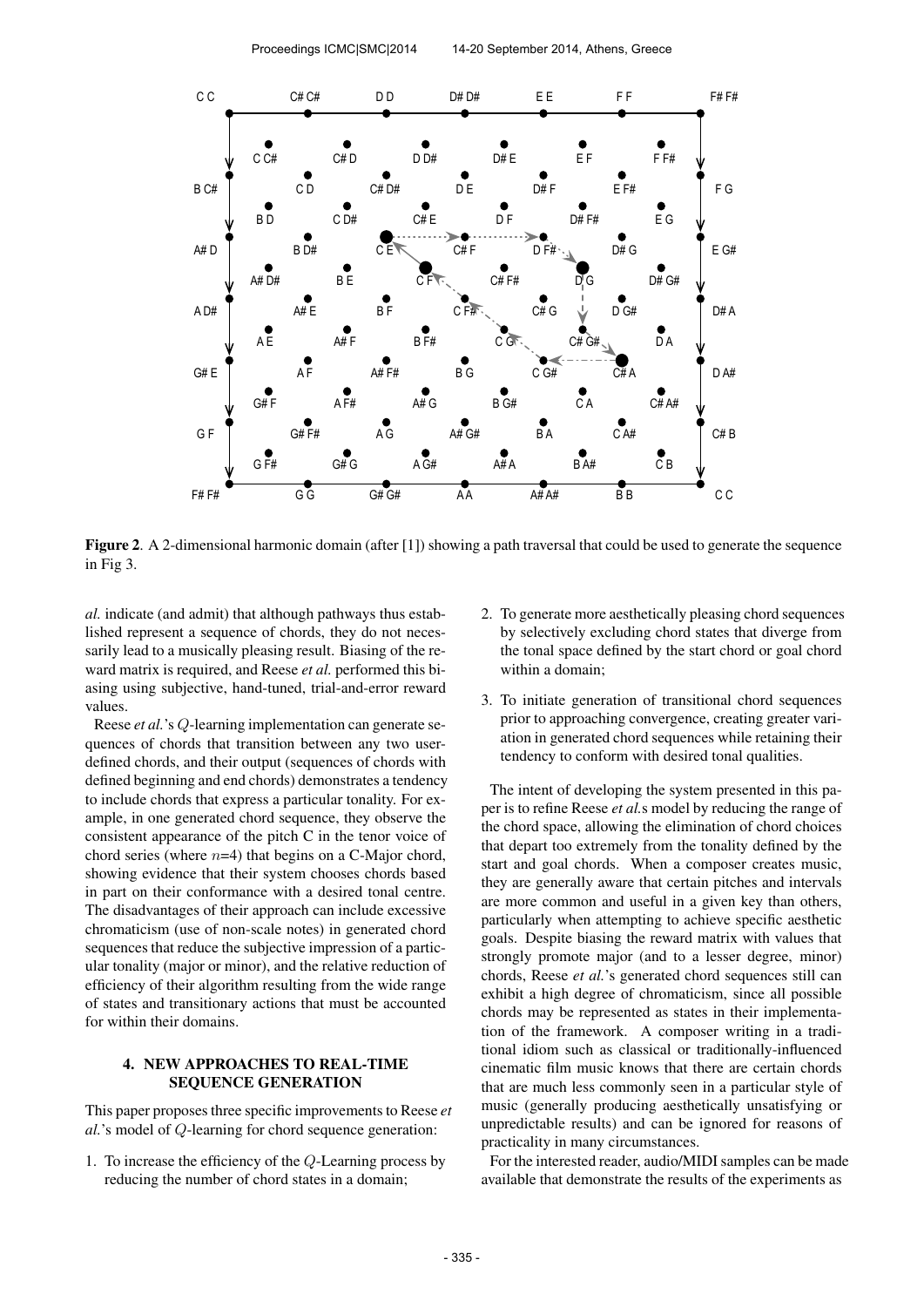described below. To obtain these samples, please email the authors directly.

#### 4.1 Restricting chord states

One of the intents of the system we present is that it be able to generate novel chord sequences in real time. Because of the computationally heavy nature of the system involved, one technique for reducing the time of execution is to reduce the number of possible states, making learning and traversing the Q-matrix quicker. One may suggest that this adds similar constraints to the diversity of chord sequences possible in the system, similar to the result of the hand-tuning of rewards that Reese *et al.* use, however, the restriction in the number of states in no way restricts the order of traversal of the states, and the chord state restrictions can be seen as an *enabling constraint*, allowing new interesting sequences to emerge from what may be seen as relatively simple domains. Further, the restrictions that follow allow us to develop a simplified system that proves the concepts herein. Similar simplifications to the domain could be made with any characteristics of the chords or sequences thus generated.

We propose to restrict the domain of included chords by first assuming that the start and goal chords are either major or minor (chords which are common in the tonal music of film and video games). Since both major and minor chords comprise a subset of the notes within the five-note pentatonic scale (for example, the C-Major chord, with notes C-E-G, represents a subset of the C-Major pentatonic scale, C-D-E-G-A), it is possible to restrict the domain of chord states in which Q-Learning will occur to include only chords that may be built from the pentatonic scales of the start chord, the goal chord, or a combination of the two. An example of such a domain (based on C-Major) is shown in Fig. 4, which shows a complete domain for chords of  $n=2$  (*i.e.* two-note intervals) with excluded chords greyed out.

Since this domain is significantly smaller than the full domain, it can be expected that the agent will, during an episode, generally take fewer steps to reach the goal state. The agent's pathway is randomly directed and the number of choices of action that the agent may have at any given state is reduced, meaning that each step through the domain is more likely to reach the goal state.

A domain based upon the pentatonic scales of the start chord and goal chord is constructed as in Fig 4. Any chord states within this domain consist entirely of pitches that are found in the pentatonic scales based on the start and goal chords. Any chord states that contain pitches not found in either of the two pentatonic scales are excluded. If the start and goal chords are the same, then all chords in the domain will be built exclusively from the five pitches in the pentatonic scale based on that chord. If the pentatonic scales do not overlap at all, then the domain will feature chord states that consist of a set of ten pitches.

Pentatonic scales are used this way because they contain within them a large number of consonant intervals, including perfect fourths, perfect fifths and major thirds. They also exclude several dissonant intervals such as the tritone and minor second. Thus music built out of the notes of a pentatonic scale tends to take on a pleasingly consonant aspect (as the domain of video game music would typically require), and it is intended that the chord transitions generated by this system embody this consonant quality. Similarly, if the compositional domain required dissonant sequences instead of consonant sequences, a set of intervals could be selected to allow these sequences to appear.

#### 4.2 Biasing the reward matrix

Given an appropriate choice of reward structure, the passage can embody a variety of different stylistic and aesthetic aims. Reese *et al.* utilize a reward matrix with a single dimension  $R(s)$ , in which each destination chord state is associated with a particular reward as described above. In the modified system proposed here, the reward matrix is two dimensional, with the reward for an action being based both on the qualities of the destination chord and its relationship with the origin chord from which the individual action was taken. Using this system, it is possible to encourage motion within a pentatonic tonality by providing larger rewards for actions that remain within a pentatonic tonality.

| R         | A <sub>1</sub> | A2     | A <sub>3</sub> | A4     | A5     |
|-----------|----------------|--------|----------------|--------|--------|
|           | $C-D$          | $C-Fb$ | $C-G$          | $Eb-F$ | $A-Bb$ |
| $S1$ C-D  |                | $-50$  | $+200$         | $-50$  | $-50$  |
| $S2$ C-Eb | $-50$          |        | $+200$         | $+100$ | $-50$  |
| $S2C-G$   | $+100$         | $+100$ |                | $+100$ | $-50$  |
| $S4E$ -F  | $-50$          | $+100$ | $+200$         |        | $-50$  |
| $S5A-Bb$  | $-50$          | $-50$  | $+50$          | $-50$  |        |

Table 4. A subset of the reward matrix representing biases calculated based on the given rules.

Table 4 provides a subset of a reward matrix for a transition from a C-Major chord state to an E♭-Major chord state. The reward matrix punishes actions that involve motion between C-Major and E♭-Major (*e.g.* motion from E♭-F to C-D is punished with a value of -50) and rewards (consonant) motion within a pentatonic scale (*e.g.* E♭-F to C-E♭if rewarded with +100). Between these two scales there is also an interval that is contained within both scales, that being C-G. Because this interval is found in both scales, it can act as a "pivot" point, allowing for transitions between the C-Major tonality and the E♭-Major tonality. Any state/action pair that results in the agent reaching this pivot state is generously rewarded, as can be seen in Table 4.

The goal chord may also be heavily biased against (with a very low reward value), to ensure that motion in chord space avoids this chord. The goal chord may be added to the end of the generated transitional sequence manually after the sequence is generated, and biasing against its appearance in the transitional sequence helps to ensure that the chord states represented in the transition are not repetitive or harmonically redundant. To create the sense of a cadence leading from a generated chord transition to the goal chord, the dominant chord in the key of the goal chord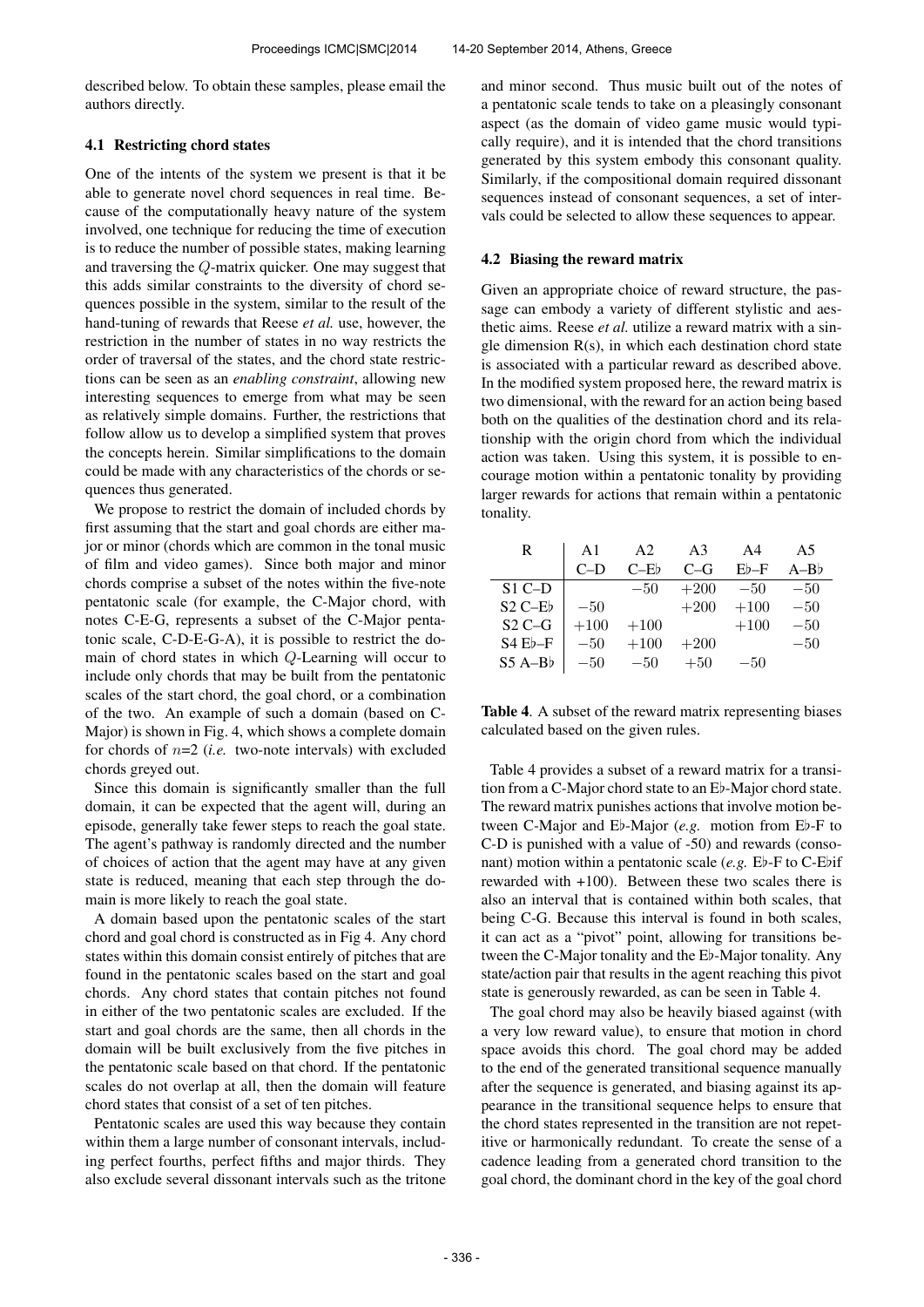| $C-C$       |          | $C#_{-1}$<br>C# |          | $D-D$    |         | D#      |          | $E-E$    |          | F-F      |          | $F# - F#$ |
|-------------|----------|-----------------|----------|----------|---------|---------|----------|----------|----------|----------|----------|-----------|
|             | $C-CH$   |                 | C#       |          | $D-D#$  |         | $D#$ -E  |          | $E-F$    |          | $F-F#$   |           |
| $B-CH$      |          | C-D             |          | $C#$ -D# |         | $D-E$   |          | $D#$ -F  |          | $E-F#$   |          | $F-G$     |
|             | $B-D$    |                 | $C-D#$   |          | $C#$ -E |         | $D-F$    |          | $D#$ -F# |          | $E-G$    |           |
| $A#$ - $E$  |          | $B-D#$          |          | $C-E$    |         | $C#$ -F |          | $D-F#$   |          | $D#$ -G  |          | $E-GH$    |
|             | $A#$ -D# |                 | $B - E$  |          | $C-F$   |         | $C#$ -F# |          | $D-G$    |          | $D#$ -G# |           |
| $A-D#$      |          | A#-E            |          | $B-F$    |         | $C-F#$  |          | $C#$ -G  |          | $D-GH$   |          | D#–A      |
|             | $A-E$    |                 | $A# - F$ |          | $B-F#$  |         | $C-G$    |          | $C#$ -G# |          | D-A      |           |
| $G#$ -E     |          | $A-F$           |          | A#-F#    |         | $B-G$   |          | $C - G#$ |          | C#–A     |          | $D-A#$    |
|             | G#-F     |                 | $A-F#$   |          | $A#$ -G |         | $B-GH$   |          | $C-A$    |          | C#-A#    |           |
| $G-F$       |          | G#-F#           |          | $A-G$    |         | A#-G#   |          | $B-A$    |          | $C - A#$ |          | $C#$ -B   |
|             | $G-F#$   |                 | $G#$ -G  |          | $A-GH$  |         | $A#-A$   |          | $B-A#$   |          | $C-B$    |           |
| $F#$ - $F#$ |          | $G-G$           |          | G#–      |         | $A-A$   |          | A#-A#    |          | $B - B$  |          | $C-C$     |

Figure 4. An example of a pentatonic chord space built on the pentatonic scale with root "C". Chords that contain pitches not included within this pentatonic scale are greyed out, and would not be included among the states of a domain built upon a C-Major chord.

| All Pitches $\begin{bmatrix} C & C \end{bmatrix}$ D Eb E F F G Ab A |  |  |  |  |  | - Bb |  |
|---------------------------------------------------------------------|--|--|--|--|--|------|--|
| A-minor                                                             |  |  |  |  |  |      |  |
| $E\flat$ -Major $\mid$ C                                            |  |  |  |  |  |      |  |
| Exclude                                                             |  |  |  |  |  |      |  |

Table 3. Exclusion of pitches based upon the start and goal chords. Only chords built entirely from pitches that are represented within the pentatonic scales built from A-minor and E♭-Major are permissible in the domain.

may be inserted immediately before it in the sequence. Because the dominant chord is highly compatible with the tonal space inhabited by the goal chord, its insertion into a sequence as the penultimate chord generally creates a heightened sense that the sequence is approaching the goal chord in a manner consistent with norms of tonal music.

#### 4.3 Variability in generated sequences

If enough episodes are undertaken, a Q Matrix will approach convergence, wherein an optimal path may be identified linking the start state and goal state. In the context of dynamic music, however, it is often advantageous to include some uncertainty in the structure of a chord transition. The video game player might hear a transition between two themes dozens of times, depending on the game and user behaviour, and any randomness in the structure of the transition will help the music to remain fresh and unpredictable. However, it is also desirable for generated chord transition sequences to conform to the tonal norms as already described.

The counterintuitive solution that we propose here is to run the algorithm for only a small number of episodes, such that we deliberately *avoid* convergence. Since Q matrix values are updated based on the random motions of an agent through the chordal domain, lower numbers of iterations will result in Q matrices that are more heavily biased in areas that happened to be more frequently travelled by the agent. The less the agent has travelled through the domain, the more the different regions of the domain will be differentially biased based on the agent's random choices of states to enter. The number of iterations that the agent undertakes becomes a variable that is proportional to the amount of variation exhibited in generated transitions.

#### 4.4 Applications in the context of a video game

To apply the system described here to creating transitional material in a video game, it is necessary for the composer of the video game score to provide a representation of the harmonic map of each cue in a video game. For example, suppose the player is exploring a beautiful environment accompanied by a pastoral musical theme "P", written in C-Major. At some point, the game spawns a monster, necessitating the transition to the energetic melee theme "M", written in E♭-Major. In systems like iMUSE, which involve precomposed music, the transition would have to occur at some marker point in theme P, and theme P would likely have to remain in a more restricted tonal space, never moving too far away from C-Major, if the precomposed transition were to function properly at a variety of different marker points within theme P.

Since the Q-Learning system described here is capable of transitioning from any chord to any other chord, it is possible for transitions to occur from *any point* in theme P, so long as the chord in theme P which begins the transition is known. There is no need for special code to determine this map of chord changes in theme P, since the composer can enter this information manually. A generative transition system such as this can thus support transitions from any point in a theme for which the chord is known, and the cue can range widely through tonal space, since it is not necessary to support transitions that begin in a limited range of chords.